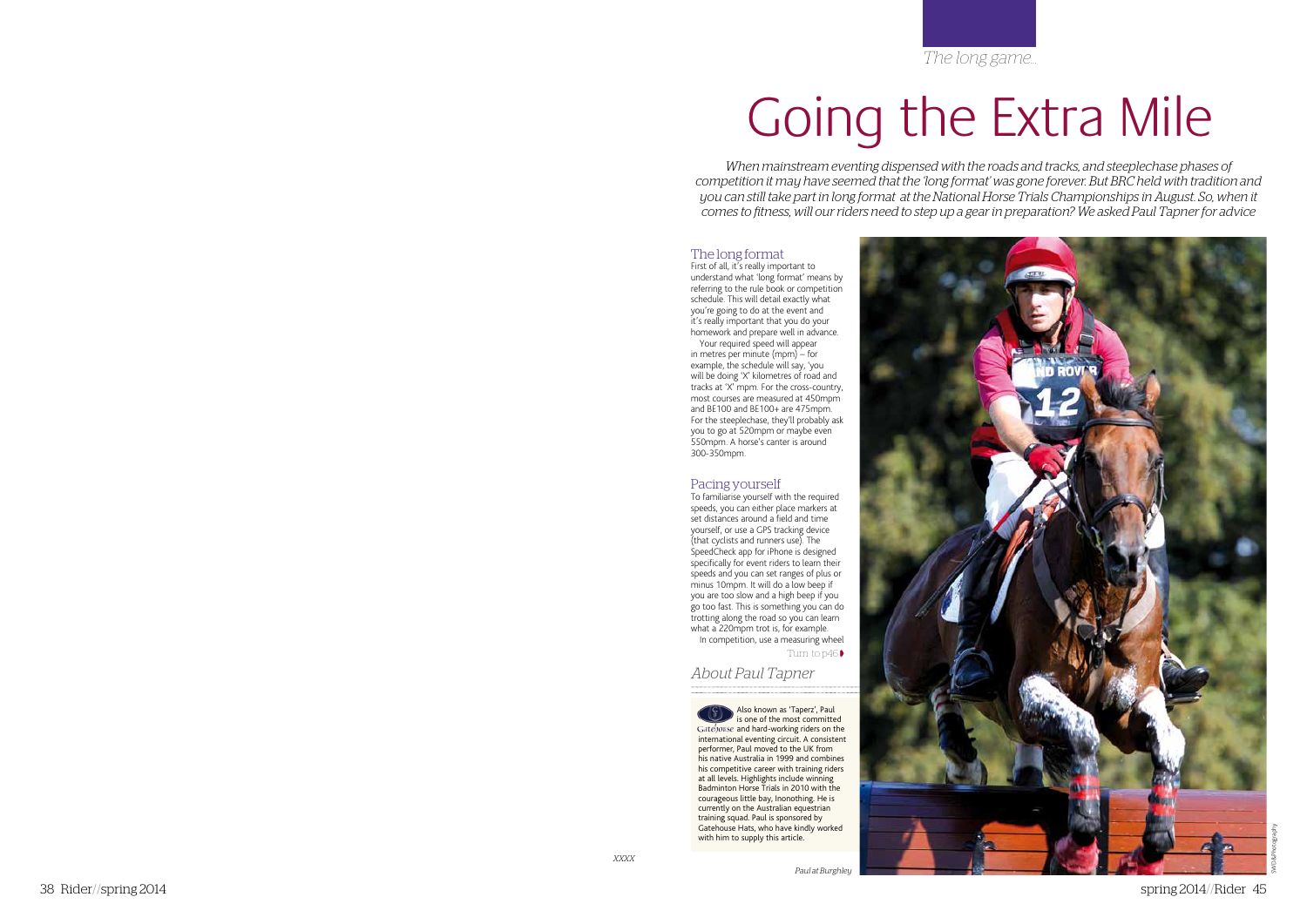minute box. If the heart rate is above that you will be held and, ultimately may not be allowed to continue if the horse is not considered fit enough.

## 10 minute box

Your support crew must know exactly what is expected of them. Have a minimum of two helpers – one to hold the horse, the other to wash the horse off, or a maximum of three people – one to hold the horse and the other two on either side the horse washing it off.

At 4\* level we have four or five people – one person to hold the horse, one each side to wash the horse off and another to replenish water buckets or rotate between washing off. Any more than that and everyone gets stressed – including the horse – and you trip over each other.

Turn to  $p48$ 



to measure the specified distances and memorise your target points. For instance, if you have to go at 450mpm, you will measure every 450

metre segment and make a mental note of where each segment ends – the beep on your event watch should coincide with those points and act as a guide to tell you whether you are ahead or behind time.

## Fitness training

You horse will become fitter while learning your speeds but I also recommend interval training to build stamina.

#### For BRC Championship level, start with:

- 1) Trot for 10 minutes (warm up)
- 2) Walk for three minutes
- 3) Canter at your required speed for two minutes 4) Walk for three minutes
- 5) Canter at your required speed for two minutes
- 6) Walk for three minutes 7) Canter at your required speed for
- two minutes

The trick is to make it progressive in order to increase fitness and I would use this pattern every fourth day. For the first two sessions, we do three lots of canter for two minutes (as above). We do it once and then four days later, do it again.

Then we do three lots of canter for 2.5 minutes for the next two sessions (at four day intervals), then move up to three lots of three minute canters and eventually three lots of five minutes. That's at least two months of work. In the days in between we are schooling or hacking as usual.

The four day recovery between is important. Leading up to Badminton I aim to enter four one-day-events, which would be counted as gallop days in the horse's fitness programme. So when the horse runs cross-country at a one-dayevent, we wouldn't gallop it within four days before or after.

I had never jumped a steeplechase fence until I did my first one in competition, so it's not necessary to have access to steeplechase fences and gallops in order to prepare. Equally, if you haven't got hills to build stamina then go a little bit faster in training; so instead of doing a 450mpm canter you would do 500mpm – you just add on 50mpm.

# Rider fitness

If you are preparing and training the horse yourself, you should be physically fit enough and strong enough for the event.

Rider fitness is important: studies have shown that when you ride crosscountry, both your own and your horse's heart rate is at maximum most of the way round. When you think of the splitsecond decisions you have to make it compares to sprinting up a steep hill while trying to do a Sudoku puzzle.

What you're doing when you ride cross-country is problem solving or reacting. You need to be a thinking rider and react to whatever's going on at any point in time.



Having your brain still working at a high level when your heart is at maximum is actually really difficult. If your body is familiar with having your heart rate at

# maximum, then it's not so much of an issue - you can still think clearly and you can still react clearly. Therefore, lack of fitness in horse or rider can be a problem in terms of safety and performance.

# Feeding and hydration

If the horse wants to drink after exertion, let it drink. If the horse is hot it will drink more. If you let them cool down and then offer them water, they tend not to drink as much, so rehydration can become an issue.

There's good scientific evidence to support the fact that horses should be allowed to eat hay all the way up to exercise because, if there's fibre in the gut, it will absorb water so they will actually be more hydrated. Do not give any hard

feed within an hour or so of exercise, but don't be taking their hay away, unless they're likely to gorge themselves on it.

As you increase the horse's workload in training, you should be increasing its concentrate feed accordingly, and we also give electrolytes in the evening feed after exertion. After cross-country, we provide forage and then go back to the normal feeding routine within two or three hours.

## Recovery rates

If you're going to understand your horse's fitness you have to know what its normal heart rate is. You can get expensive digital heart rate monitors or just go online and buy a cheap stethoscope and learn how to do it yourself.

I've got diaries for most of the time I've been a professional event rider – so 20 years' worth. I note every single

horse, every time it's galloped or run cross-country and I know what its heart rate is between 10 and 15 minutes afterwards.

That has been a very valuable tool because it tells me whether the workload I've just given the horse is enough, too much or not enough. You need to be familiar with that if you're serious about getting your horse fit.

The horse's heart rate has to get below 80 within 10 minutes of arrival at the 10

*Top left: A fit horse is less likely to pick up any injuries*

*Above: Paul Tapner cross-country preparation*

*Top: Paul in action at Burghley* 







*Above: Learn to gauge speed at home*

*Right: Heart rate check – the horse's heart rate has to get below 80 within 10 minutes of arrival at the 10 minute box*

*Far right: Getting ready to leave the 10 minute box*

Have a minimum of two helpers – one to hold the horse,

the other to wash the horse off or a maximum of three people – one to hold the horse and the other two on either side the horse washing it off. At 4\* level we have four or five people – one person to hold the horse, one each side to wash the horse off and another to replenish water buckets or rotate between washing off...

# Team effort *fastfacts*

# Hay's ok Research suggests horses can *fastfacts*

eat hay right up to exercise because, if there's fibre in the gut, it will absorb water so they'll be more hydrated.